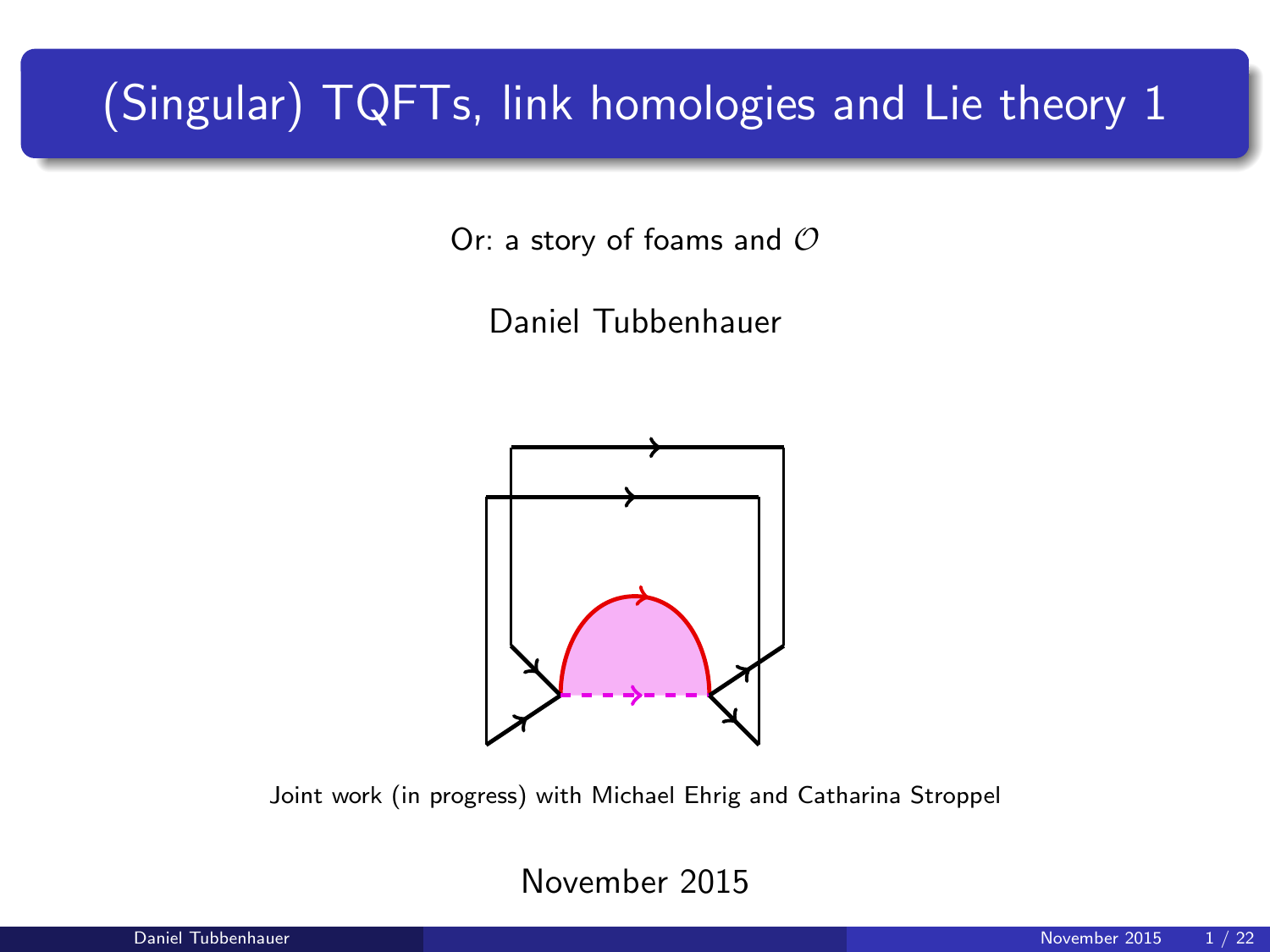#### <sup>1</sup> [The origin of Khovanov's arc algebra](#page-2-0)

- [The Jones revolution](#page-2-0)
- **[The Khovanov revolution](#page-4-0)**

#### <sup>2</sup> [Khovanov's arc algebra](#page-6-0)

- [TQFTs, Frobenius algebras and cobordisms](#page-6-0)
- [A topological algebra](#page-8-0)
- **•** [Bimodules and link homologies](#page-12-0)

#### <sup>3</sup> [A slight generalization of Khovanov's arc algebra](#page-14-0)

- [A subquotient of the arc algebra](#page-14-0)
- [Connections to quantum tensor products](#page-15-0)
- $\bullet$  [Connections to category](#page-16-0)  $\mathcal O$

#### <sup>4</sup> [A "foamy" version of Khovanov's arc algebra](#page-19-0)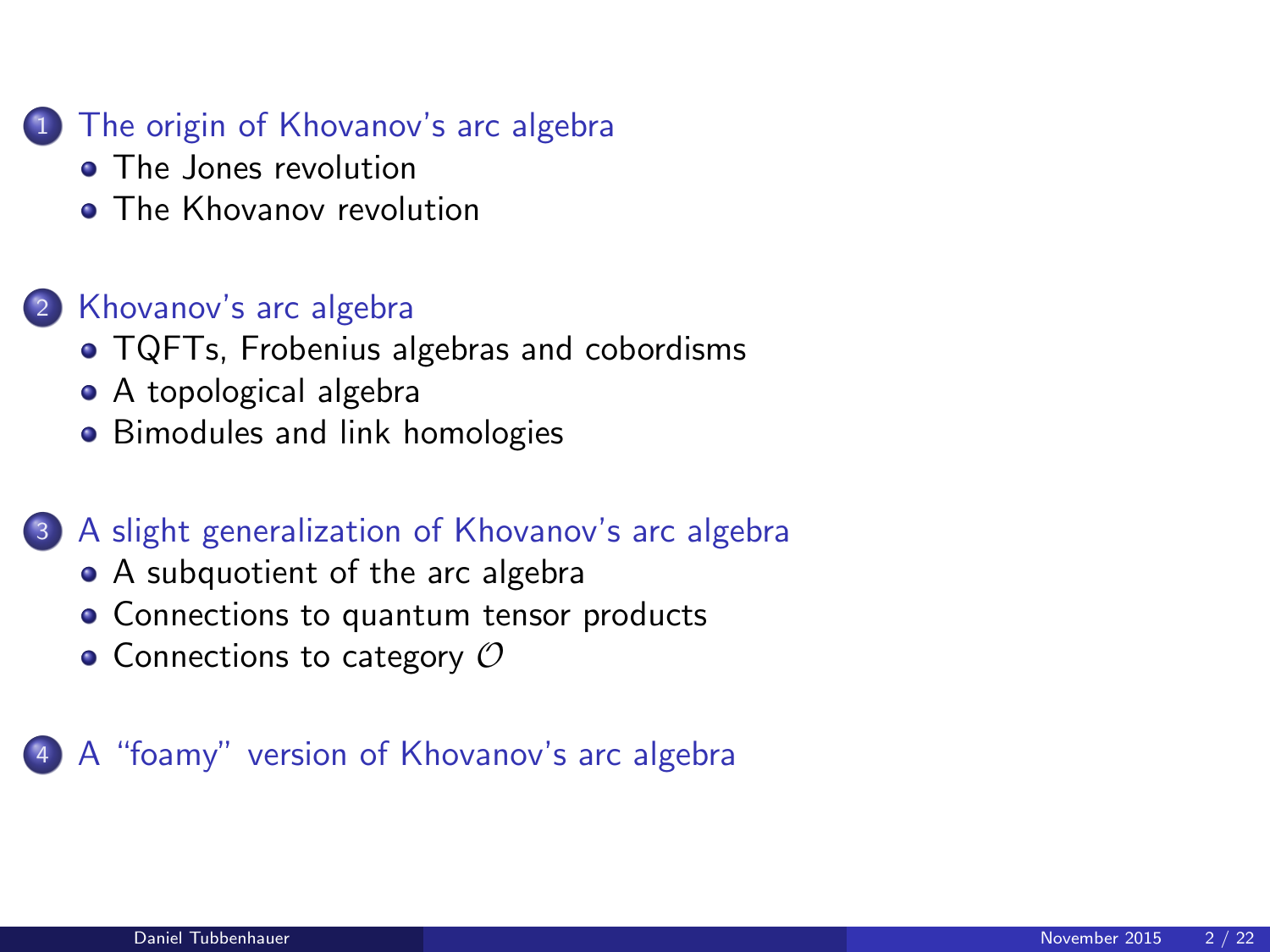Let  $L_D$  be a diagram of an oriented link  $L\subset S^3.$  Let  $[2]=q+q^{-1}.$ 

#### Definition/Theorem(Jones 1984, Kauffman 1987)

Define 
$$
\langle L_D \rangle \in \mathbb{Z}[q, q^{-1}]
$$
 recursively (and locally):

$$
\bullet \langle \bigtimes \rangle = \langle | \quad | \rangle - q \langle \bigtimes \rangle \text{ (recursion rule 1)}.
$$

$$
\bullet\ \Big\langle L'_D\dot\cup\bigcirc\Big\rangle=[2]\, \langle L'_D\rangle\ \text{(recursion rule 2)}.
$$

• 
$$
\langle \text{empty link diagram} \rangle = 1
$$
 (normalization).

Then set

<span id="page-2-0"></span>
$$
J(L_D) = \frac{1}{2}(-1)^{\# \sum_{n=1}^{\infty} q^{\# \sum_{n=1}^{\infty} 2^{\# \sum_{n=1}^{\infty} \langle L_D \rangle}}.
$$

The polynomial  $J(L)$  is an invariant of links.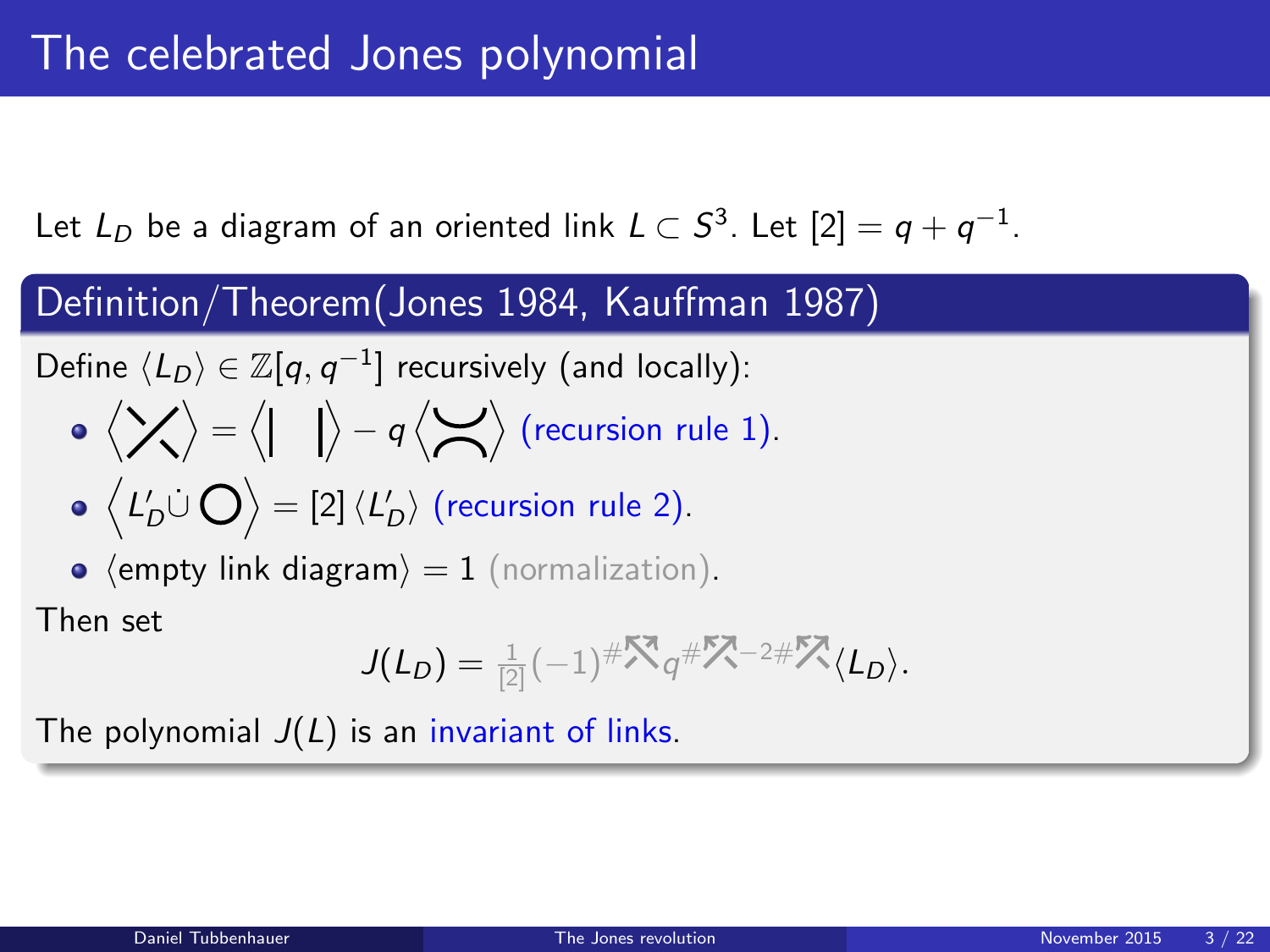Jones discovery revolutionized low dimensional topology:

Before Jones: Lack of link polynomials; After Jones: (too) many link polynomials.

Quantum topology was born! Some mentionable developments:

- The Jones polynomial single-handed solved open problems in knot theory.
- Shortly after Jones several "friends" of the Jones polynomial were found. In particular, one for each semisimple Lie algebra g and each "coloring" with representations of g (Reshetikhin-Turaev).
- Connections to 3-dimensional quantum Chern-Simons theory and  $2 + 1$ -dimensional TQFTs were discovered (Witten-Reshetikhin-Turaev). There are also connections to the volume of hyperbolic 3-manifolds (Kashaev). Thus, the Jones polynomial "knows" 3-dimensional topology.
- Many more connections (beyond QFT's and topology).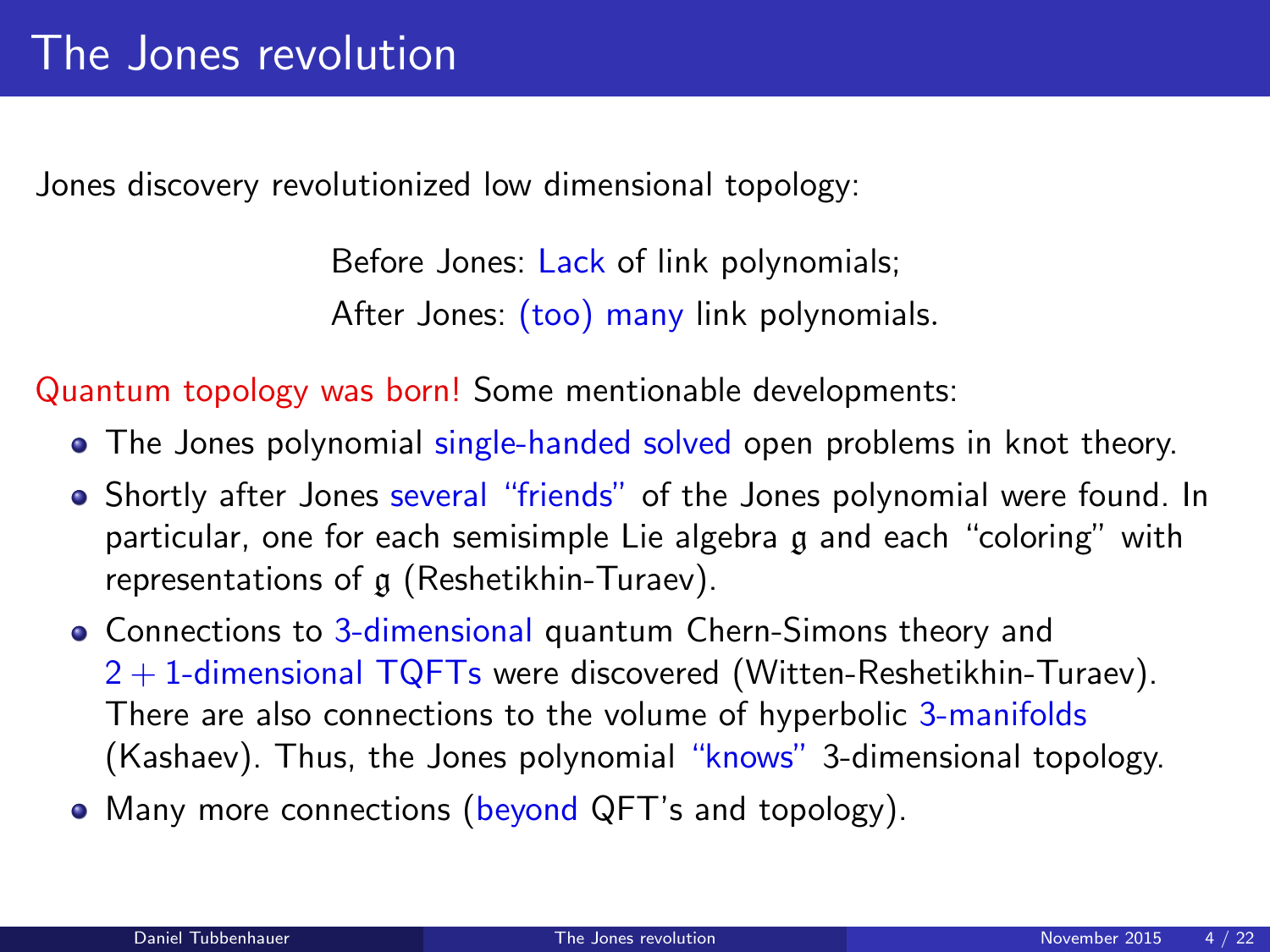### Theorem(Khovanov 1999)

There is a chain complex  $\mathbf{Kh}(\cdot)$  of Z-graded C-vector spaces whose homotopy type is a link invariant. Its graded Euler characteristic gives the Jones polynomial.

### Theorem(Khovanov 1999, Bar-Natan 2004)

Up to a sign: the  $\text{Kh}(\cdot)$  can be extended to a functor from the category of links in  $S<sup>3</sup>$  to the category chain complexes of  $\mathbb{Z}$ -graded  $\mathbb{C}$ -vector spaces.



<span id="page-4-0"></span>Morally:  $J(L)/\mathbf{Kh}(L) \leftrightarrow \chi(X)/H_*(X)$ .

Khovanov homology "should know" 4-dimensional topology/qCS.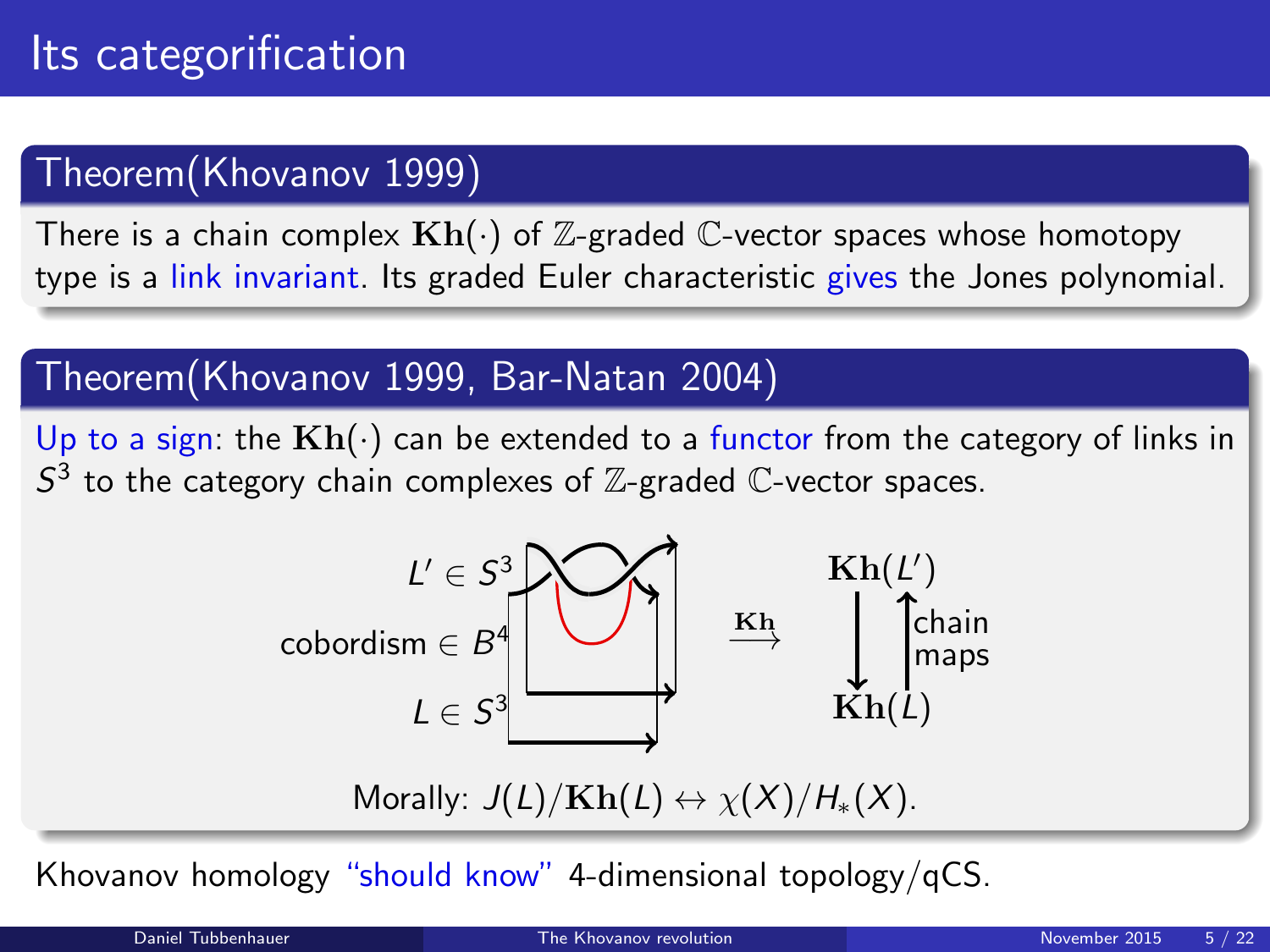- Shortly after Khovanov several "friends" of Kh were discovered.
- Rasmussen obtained from the homology an invariant that "knows" the slice genus and used it to give a combinatorial proof of the Milnor conjecture. In particular, Rasmussen/Gompf give a way to combinatorial construct exotic  $\mathbb{R}^4$ . This is a big hint that 4-dimensional smooth topology is encoded in  $\mathbf{K}\mathbf{h}$ .
- Kronheimer and Mrowka showed that Khovanov homology detects the unknot by relating  $Kh$  to knot Floer homology (this is still an open question for the Jones polynomial). Hence,  $Kh$  relates to symplectic geometry.
- Several other connections of Khovanov homology are known nowadays.
- Before I forget: Kh is a strictly stronger link invariant.

One of our goals is to understand Khovanov homology algebraically. Similarly for its relation to 4-dimensional topology (the first step here is to understand functoriality, but we come back to this later on).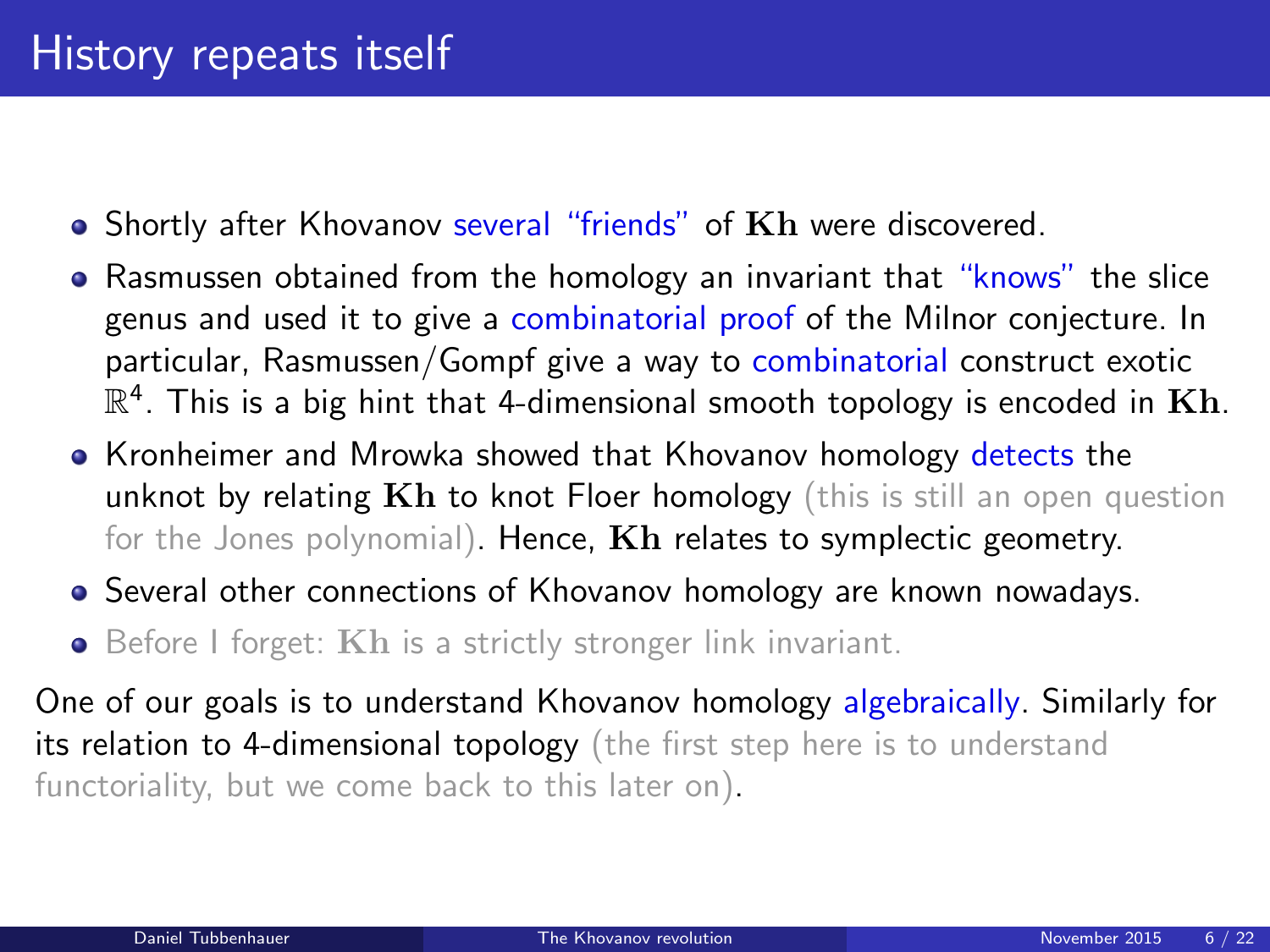# Topological quantum field theories

Roughly: let 2- $Cob$  be the category of 2-dimensional cobordisms:

$$
\mathsf{Objects}:\coprod_{\mathsf{finite}}\bigcirc\colon\quad\mathsf{Morphisms}:\bigcap_{\mathsf{min}}\bigcap_{\mathsf{min}}\bigcap_{\mathsf{min}}\bigcap_{\mathsf{min}}\bigcap_{\mathsf{min}}\bigcap_{\mathsf{min}}\bigcap_{\mathsf{min}}\bigcap_{\mathsf{min}}\bigcap_{\mathsf{min}}\bigcap_{\mathsf{min}}\bigcap_{\mathsf{min}}\bigcap_{\mathsf{min}}\bigcap_{\mathsf{min}}\bigcap_{\mathsf{min}}\bigcap_{\mathsf{min}}\bigcap_{\mathsf{min}}\bigcap_{\mathsf{min}}\bigcap_{\mathsf{min}}\bigcap_{\mathsf{min}}\bigcap_{\mathsf{min}}\bigcap_{\mathsf{min}}\bigcap_{\mathsf{min}}\bigcap_{\mathsf{min}}\bigcap_{\mathsf{min}}\bigcap_{\mathsf{min}}\bigcap_{\mathsf{min}}\bigcap_{\mathsf{min}}\bigcap_{\mathsf{min}}\bigcap_{\mathsf{min}}\bigcap_{\mathsf{min}}\bigcap_{\mathsf{min}}\bigcap_{\mathsf{min}}\bigcap_{\mathsf{min}}\bigcap_{\mathsf{min}}\bigcap_{\mathsf{min}}\bigcap_{\mathsf{min}}\bigcap_{\mathsf{min}}\bigcap_{\mathsf{min}}\bigcap_{\mathsf{min}}\bigcap_{\mathsf{min}}\bigcap_{\mathsf{min}}\bigcap_{\mathsf{min}}\bigcap_{\mathsf{min}}\bigcap_{\mathsf{min}}\bigcap_{\mathsf{min}}\bigcap_{\mathsf{min}}\bigcap_{\mathsf{min}}\bigcap_{\mathsf{min}}\bigcap_{\mathsf{min}}\bigcap_{\mathsf{min}}\bigcap_{\mathsf{min}}\bigcap_{\mathsf{min}}\bigcap_{\mathsf{min}}\bigcap_{\mathsf{min}}\bigcap_{\mathsf{min}}\bigcap_{\mathsf{min}}\bigcap_{\mathsf{min}}\bigcap_{\mathsf{min}}\bigcap_{\mathsf{min}}\bigcap_{\mathsf{min}}\bigcap_{\mathsf{min}}\bigcap_{\mathsf{min}}\bigcap_{\mathsf{min}}\bigcap_{\mathsf{min}}\bigcap_{\mathsf{min}}\bigcap_{\mathsf{min}}\bigcap_{\mathsf{min}}\bigcap_{\mathsf{min}}\bigcap_{\mathsf{min}}\bigcap_{\mathsf{min}}\bigcap_{\mathsf{min}}\bigcap_{\mathsf{min}}\bigcap_{\mathsf{min
$$

Composition in 2-Cob is gluing. A Witten-type 2-TQFT  $\mathcal T$  is a functor

<span id="page-6-0"></span>
$$
\mathcal{T}: 2\text{-}\mathbf{Cob} \to \mathbb{C}\text{-}\mathbf{Vect},
$$

$$
\emptyset \mapsto \mathbb{C}, \quad \bigodot \mapsto V, \quad \bigodot \dot{\cup} \bigodot \mapsto V \otimes V, \quad \text{etc.}
$$

$$
\bigoplus \text{ind}: V \to V, \quad \bigoplus \text{unit}: \mathbb{C} \to V, \quad \text{etc.}
$$

which satisfies the Atiyah-Segal axioms (we do not really need them and do not recall them here, but they "take care that gluing etc. is well-behaved").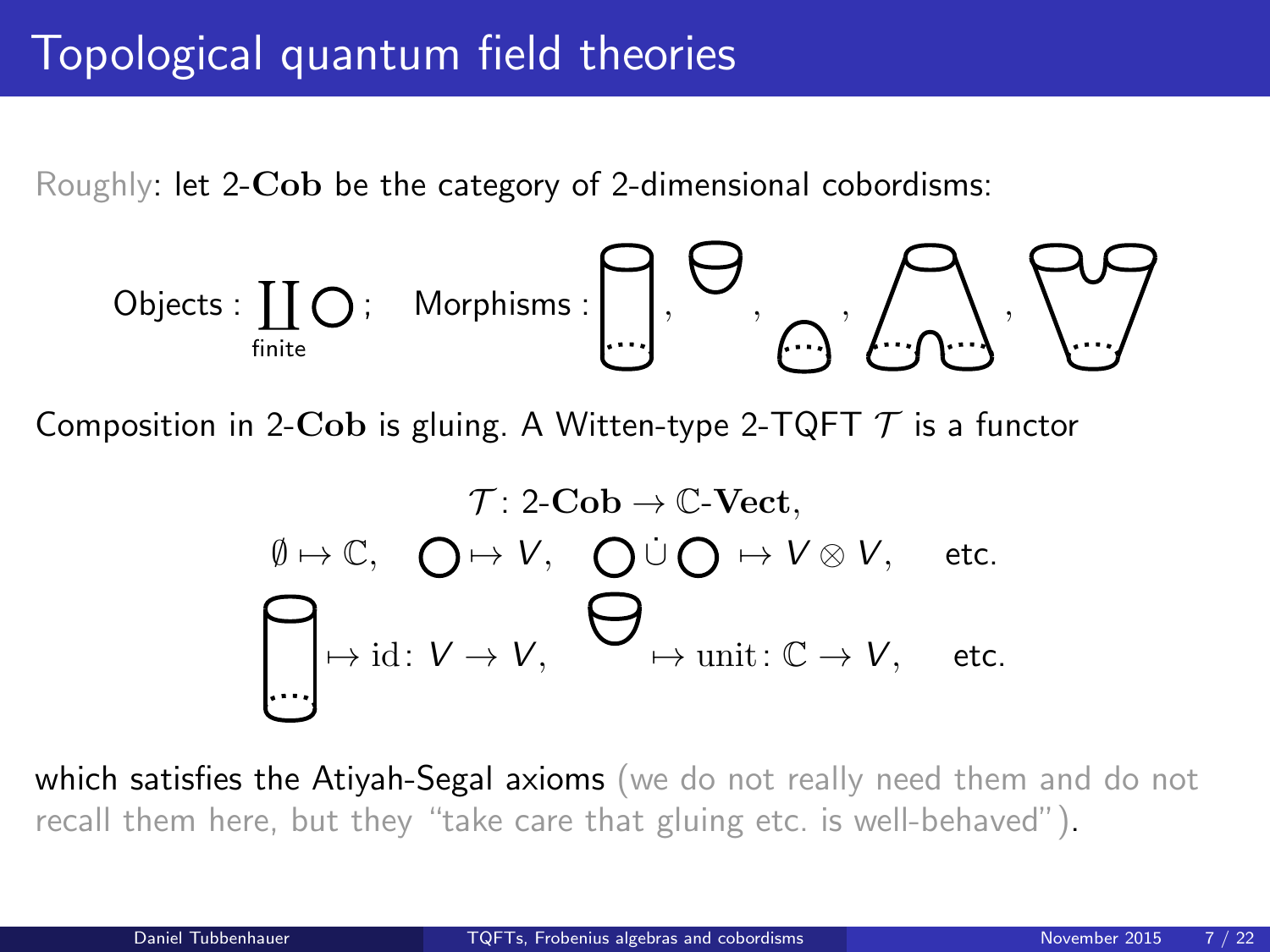# TQFTs "are" Frobenius algebras

Recall that a finite-dimensional Frobenius algebra  $A$  is a  $\mathbb{C}$ -vector space with a multiplication m, a comultiplication  $\Delta$ , a unit  $\iota$  and a counit  $\varepsilon$  plus some relations.

#### Theorem(Folklore, Dijkgraaf 1989, Abrams 1996)

**There is a 1 : 1 correspondence** (with sets regarded up to isomorphisms)

 ${2}$ -dimensional  $TQFTs} \leftrightarrow {finite\text{-}dimensional}$ , commutative Frobenius algebras $}$ .

#### Example

Take  $A = \mathbb{C}[X]/(X^2)$  with  $\Delta(1) = 1 \otimes X + X \otimes 1, \Delta(X) = X \otimes X$  and  $\varepsilon(1) = 0, \varepsilon(X) = 1$ . Then the associated 2-TQFT  $\mathcal{T}_A$  satisfies some "relations", e.g. (dropping  $\mathcal{T}(\cdot)$  everywhere) the sphere and torus relation

$$
\mathbf{Q} = \mathbf{Q} \cdot \mathbf{Q} = \mathbf{0}, \quad \mathbf{Q} = \mathbf{Q} \cdot \mathbf{Q} \cdot \mathbf{Q} \cdot \mathbf{Q} = \mathbf{0} \cdot \mathbf{Q} \cdot \mathbf{Q}
$$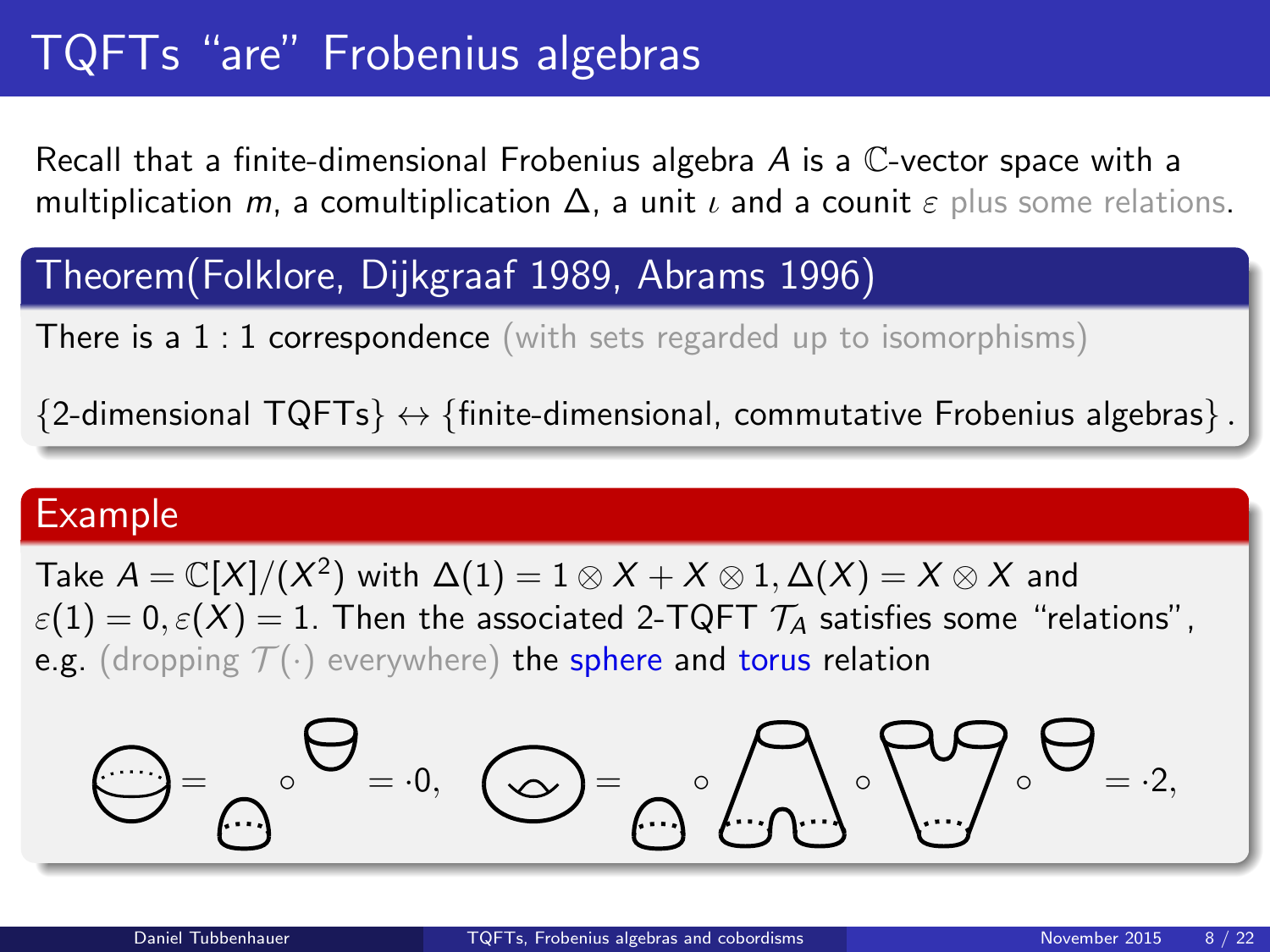# From TQFTs to C-linear cobordism categories

Let  $\mathcal{C} = 2\text{-}\mathbf{Cob}_\mathbb{C}$  be the  $\mathbb{C}\text{-}$ linear category whose objects are  $\coprod_{\text{finite}}\bigodot$  and:

- The hom spaces  $\text{Hom}_{\mathcal{C}}(\text{circles}, \text{circles})$  is the C-vector whose basis are all (embedded) cobordisms between these circles modulo relations.
- The relations are isotopies and the (local) relations: sphere, torus, neck cutting and the cyclotomic relation

<span id="page-8-0"></span>
$$
\bigodot = 0, \quad 2 \cdot \bigodot = \bigodot = 1, \quad \bigodot = \bigodot = \bigodot + \bigodot, \quad \bullet = 0.
$$

#### Example

$$
\text{We have $\mathbb{C}$-bases $\Big\{\bigoplus,\bigoplus\Big\}$ of $\operatorname{Hom}_{\mathbb{C}}(\emptyset,\bigodot)$ and $\Big\{\overset{\bullet}{(\bullet)}\,,\overset{\bullet}{(\bullet)}\Big\}$ of $\operatorname{Hom}_{\mathbb{C}}(\bigodot,\emptyset)$.}
$$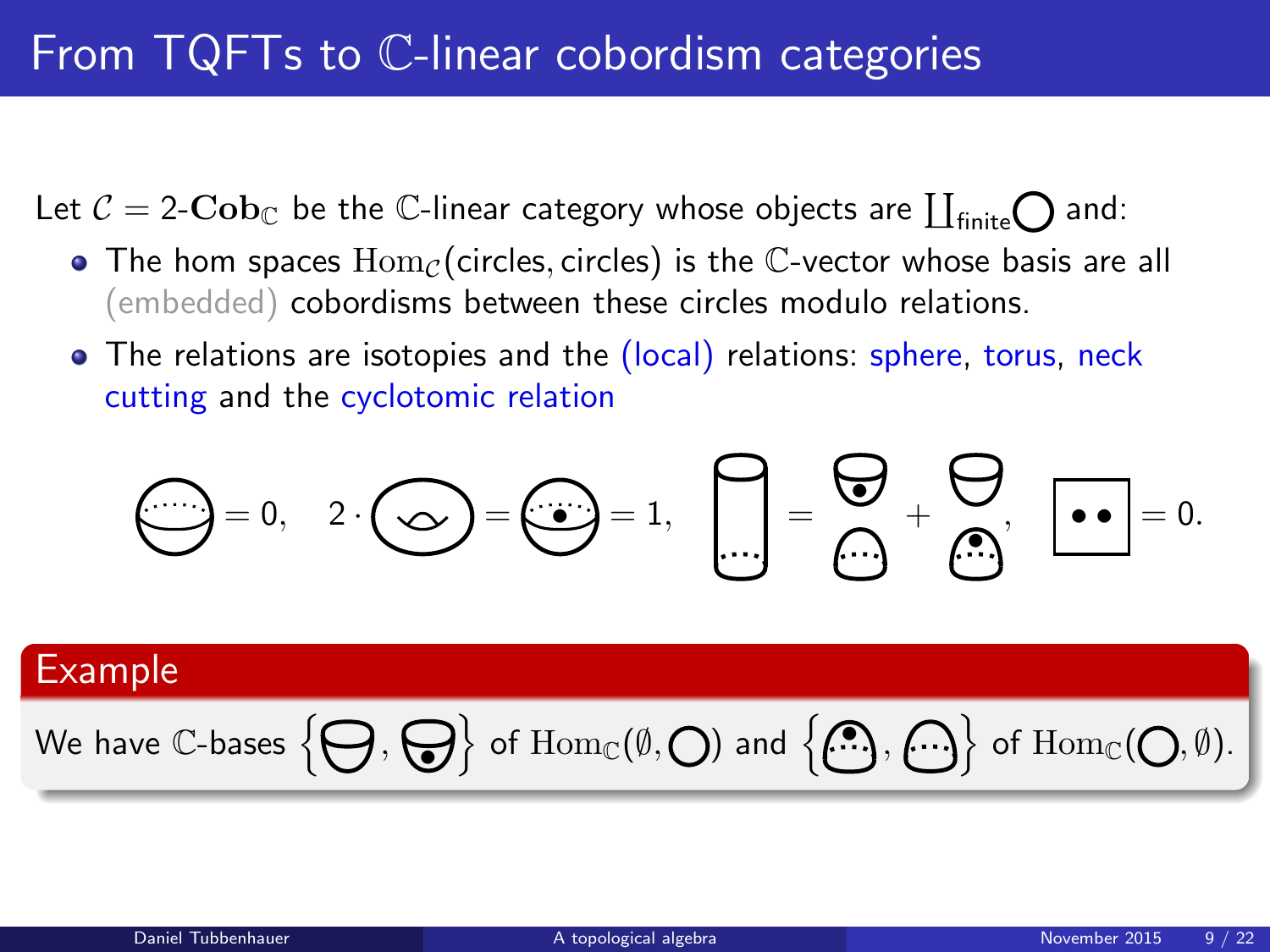### A "cobordism algebra" - the C-vector space structure

Fix some  $m \in \mathbb{Z}_{\geq 0}$ . Let u and v be cup diagrams with m top boundary points, and denote by  $*$  the horizontal flip and by  $uv^*$  the stacked diagram:

$$
u=\overline{\bigcup_{\nu=1}^{\infty}U_{\nu}}\quad,\quad v=\overline{\bigcup_{\nu=1}^{\infty}U_{\nu}}\quad,\quad uv^*=\overline{\bigoplus_{\nu=1}^{\infty}U_{\nu}}.
$$

(we also allow internal closed circles, but we ignore them today). Let

 $\mathbf{u}(\mathbf{W}_m)_{\mathbf{v}} = \{\text{all }\mathbb{C}\text{-linear combinations of cobordisms in }\mathcal{C} \text{ from } \emptyset \text{ to } \mathbf{u}\mathbf{v}^*\}.$ 

#### Example

The following are elements of  $\mu(\mathbf{W}_2)_u$  respectively of  $\mu(\mathbf{W}_2)_v$  and  $\mu(\mathbf{W}_2)_v$ :

$$
\bigoplus \bigoplus \in_{u}(\mathbf{W}_{2})_{u}, \bigoplus \bigoplus \in_{v}(\mathbf{W}_{2})_{v}, \bigoplus \in_{u}(\mathbf{W}_{2})_{v}.
$$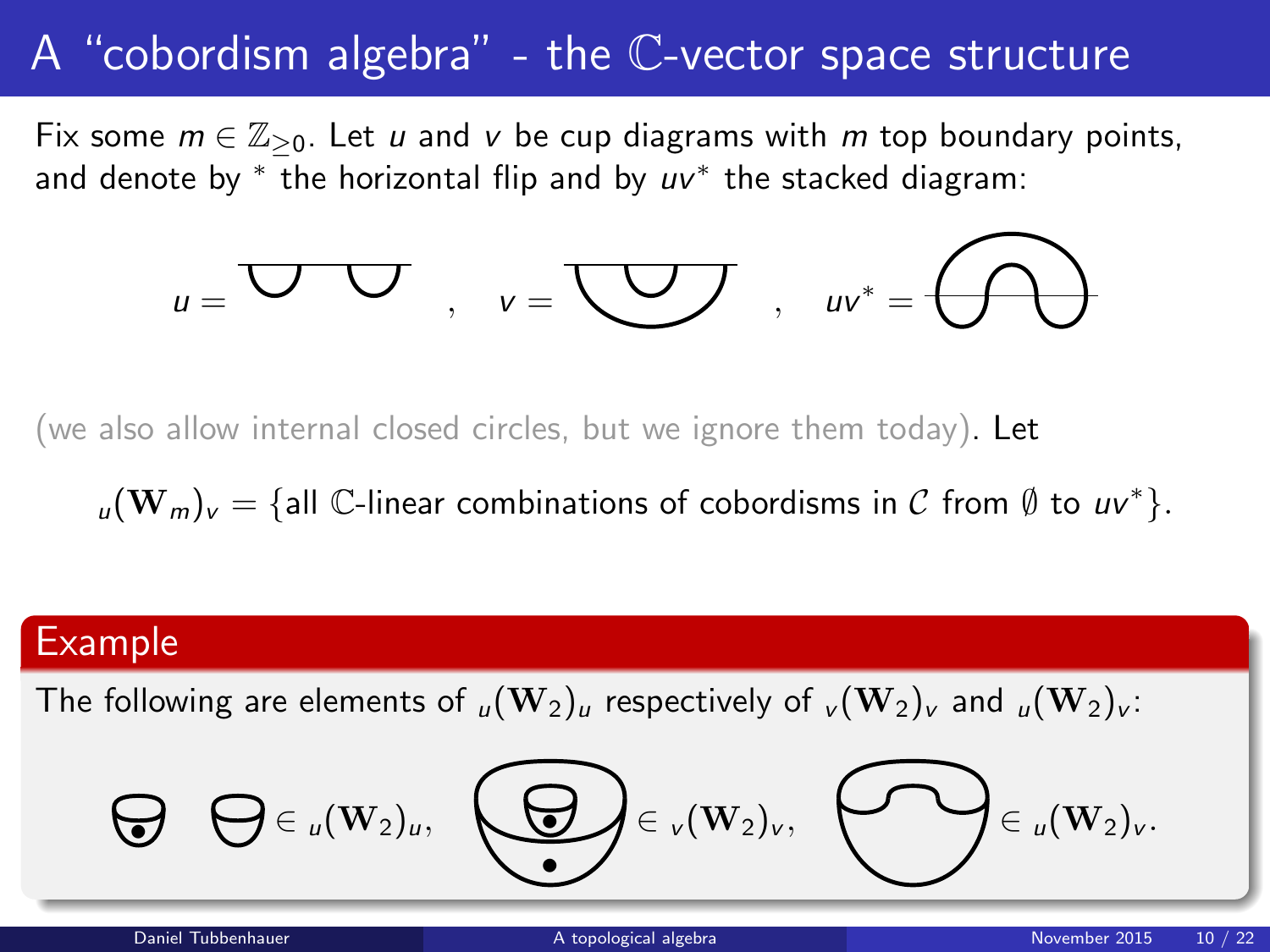### A "cobordism algebra" - the multiplication

Define a multiplication iteratively  $_{u}(\mathbf{W}_{m})_{v} \otimes {}_{v}(\mathbf{W}_{m})_{w} \rightarrow {}_{u}(\mathbf{W}_{m})_{w}$  via "surgery":



(the multiplication is defined to be zero if the middle pictures do not match). This gives  $\tilde{\mathbf{W}}_m = \bigoplus_{u,v} {}_u (\mathbf{W}_m)_v$  the structure of an associative, unital, finite-dimensional Frobenius algebra (this is not obvious!).

#### Example

We have  $\tilde{\mathbf{W}}_1 \cong \mathbb{C}[X]/(X^2).$  The isomorphism is

$$
\bigoplus \mapsto 1, \quad \bigoplus \mapsto X.
$$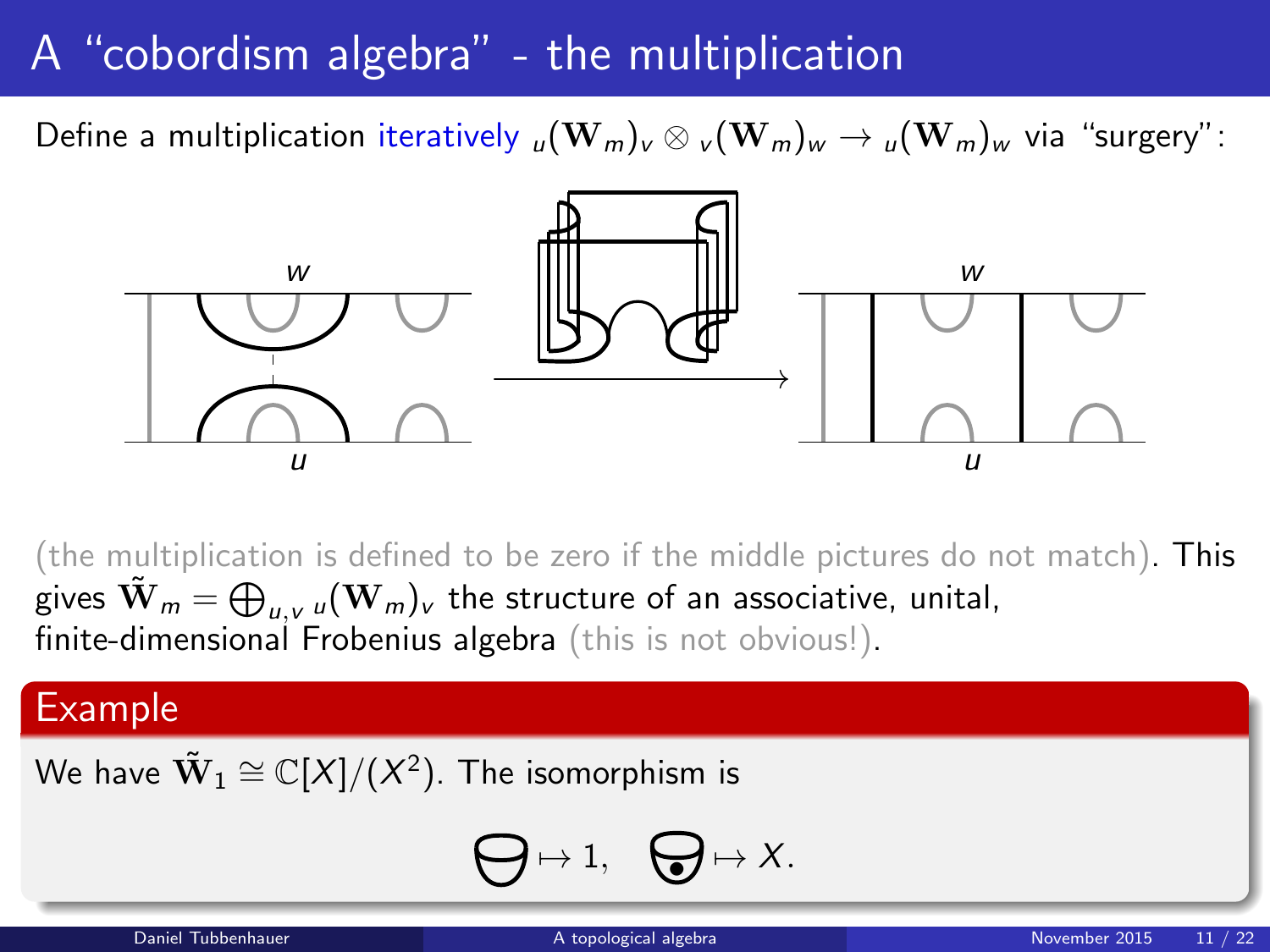# A "cobordism algebra" - the grading

 $\mathbf{W}_m$  has a natural grading: the degree of its elements (cobordisms) is given by (minus) the topological Euler characteristic  $\chi(\cdot)$ . Define the graded version:

$$
\mathbf{W}_m = \tilde{\mathbf{W}}_m \{m\}.
$$

#### Example

If  $m = 1$ , then we have to shift by 1. Thus,

$$
\deg\left(\bigodot\right) = -\chi\left(\bigodot\right) + 1 = 0,
$$

$$
\deg\left(\bigodot\right) = -\chi\left(\bigodot\right) + 1 = -\chi\left(\frac{1}{2}\bigodot\right) + 1 = 2.
$$

Thus, the algebra  $\mathbf{W}_1 \cong \mathbb{C}[X]/(X^2)$  is graded with  $X$  being of degree 2.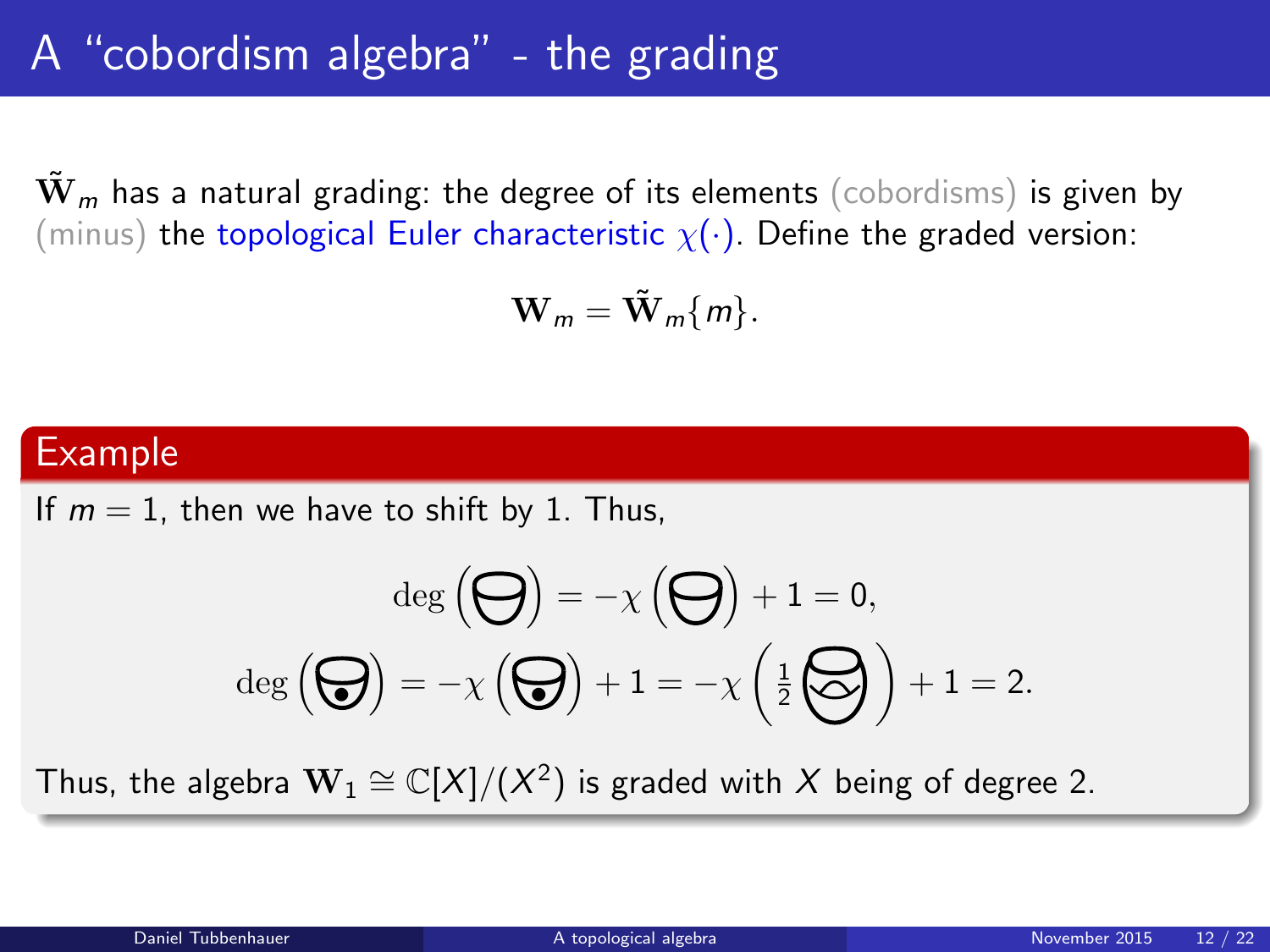### The representation theory is also topological

Fix  $m, n \in \mathbb{Z}_{\geq 0}$  and a planar matching u with  $2m$  bottom/ $2n$  top boundary points:



The  $W_m-W_m$ -bimodule  $W(u)$  is the C-vector space obtained from u by closing the bottom and top in all possible planar ways (denote these by  $vuw$ ), and then consider  $\bigoplus_{\nu,\hspace{0.5pt}w} \operatorname{Hom}\nolimits_{\mathcal{C}}(\emptyset, \nu\hspace{0.5pt}w\hspace{0.5pt})$  with the induced action (saddles!).

Surprisingly there are no other bimodules:

# <span id="page-12-0"></span>Theorem(Brundan-Stroppel 2008) All finite-dimensional, graded, bi-projective  $\mathbf{W}_m$ - $\mathbf{W}_n$ -bimodules are (up to isomorphism) of the form  $W(u)$ .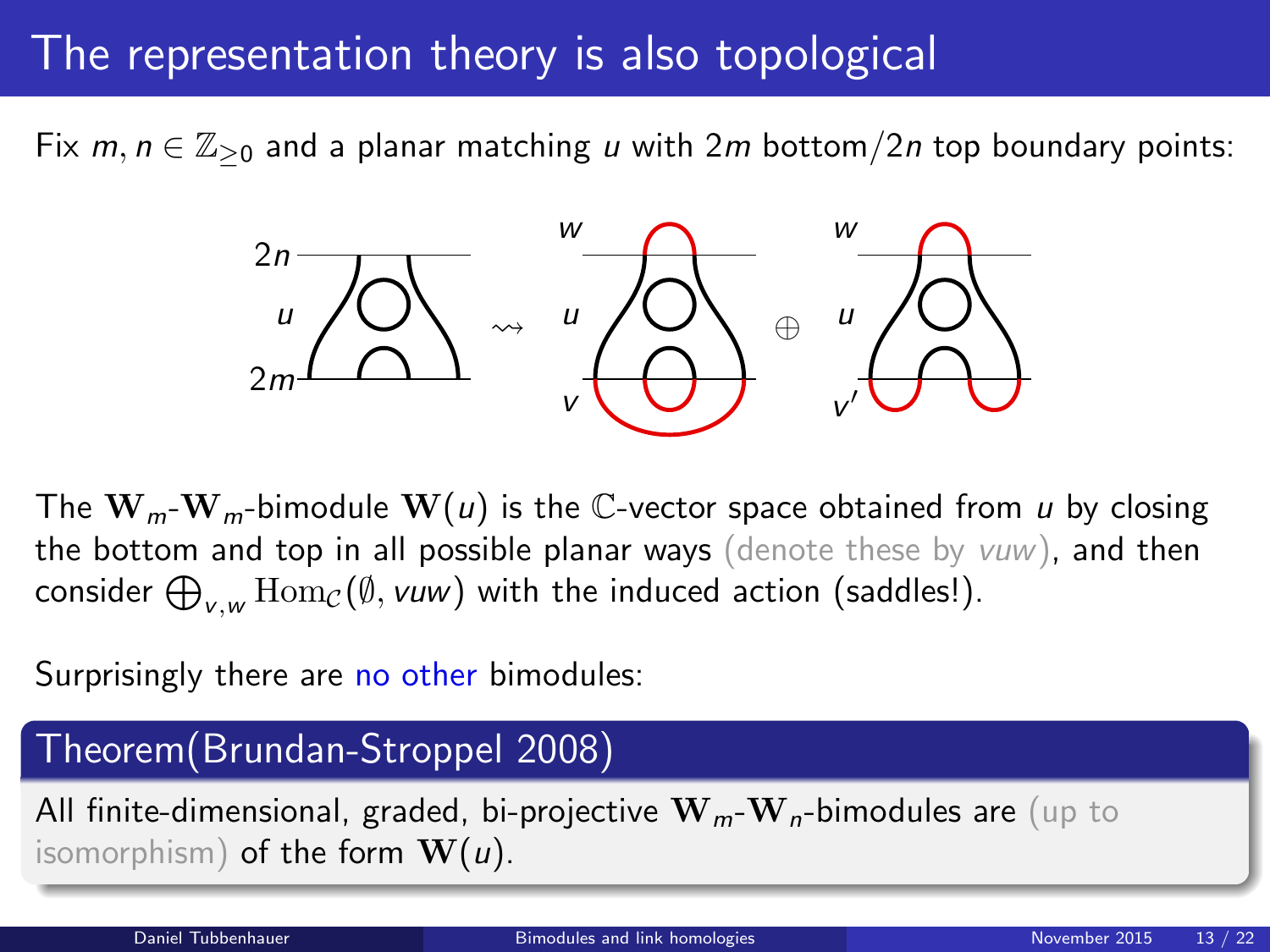#### Definition/Theorem(Khovanov 2001)

Given a tangle  $T_m^n$  with  $2m$  bottom and  $2n$  top boundary components, we can associate to it a chain complex  $\mathbf{Kh}(T_m^n)$  of  $\mathbf{W}_{m}\text{-}\mathbf{W}_{n}\text{-bimodules via the local rule}$ (the whole complex is obtained via tensoring)

$$
\operatorname{Kh}\left(\nearrow\right)=\left|\left|\right|\xrightarrow{\text{R}}\searrow_{\{+1\}}
$$

The chain homotopy equivalence class of  $\mathbf{Kh}(T_m^n)$  is an invariant of the tangle  $T_m^n$ . This can be extended (up to a sign) to a functor from the category of tangles to the category of chain complexes of  $\mathbf{W}_m \cdot \mathbf{W}_n$ -bimodules.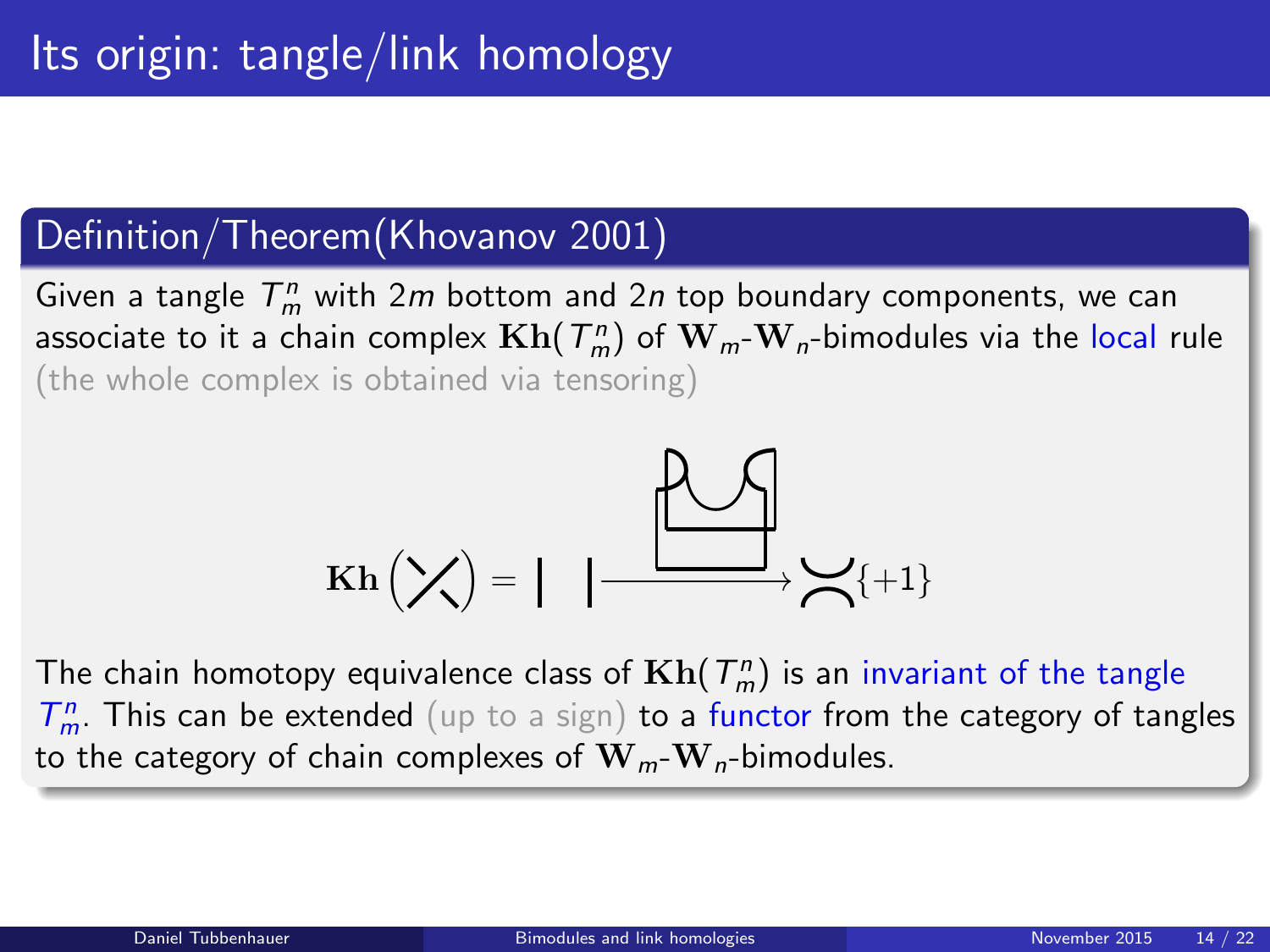### Marking certain cobordisms

We mark diagrams with "platforms" (the colors are only for illustration):

$$
u=\underbrace{\phantom{uu}}_{\rule{15pt}{25pt}}\cdot v=\underbrace{\phantom{uu}}_{\rule{15pt}{25pt}}\cdot uv^*=\underbrace{\phantom{uu}}_{\rule{15pt}{25pt}}\cdot uv^*=\underbrace{\phantom{uu}}_{\rule{15pt}{25pt}}\cdot
$$

Let  $\overline{\mathbf{W}}_{m-k}^{k}$  be the subalgebra of  $\mathbf{W}_{m}$  with  $m-k$ -marked first points and  $k$ -marked right points. Define  $\mathbf{K}_{m-k}^k = \overline{\mathbf{W}}_{m-k}^k/$ ideal with the ideal generated by

<span id="page-14-0"></span>(and similar turnbacks), dotted cobordisms touching the marked parts.

#### Remark

Everything from before works for  ${\bf K}^k_{m-k}$  as well and is still topological in nature.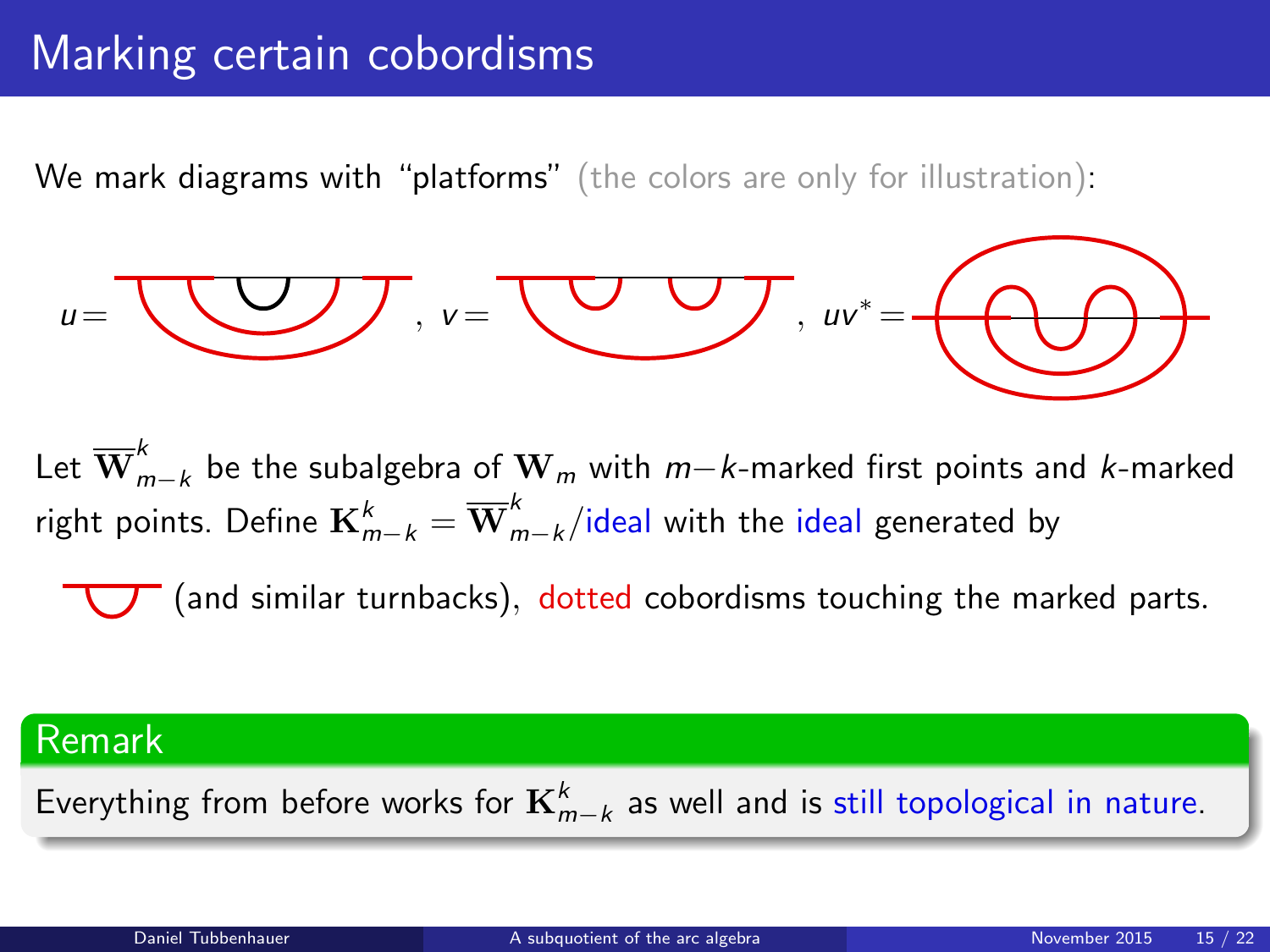### Theorem(Chen-Khovanov 2006)

Set  $\mathbf{K}_m = \bigoplus_{k=0}^m \mathbf{K}_{m-k}^k$ . Let  $\mathbf{K}_m$ -p $\operatorname{Mod}$  be the category of finite-dimensional, graded, bi-projective  $\mathbf{K}_m$ -bimodules. Then  $\mathbf{K}_m$ -pMod categorifies the m-fold tensor product  $(\mathbb{C}_q^2)^{\otimes m}$  of the vector representation  $\mathbb{C}_q^2=\langle e_1,e_2\rangle_{\mathbb{C}(q)}$  of quantum  $\mathfrak{sl}_2$ . Here  $\mathbf{K}^k_{m-k}$  categorifies the  $(m{-}2k)$ -th weight space of  $(\mathbb{C}_q^2)^{\otimes m}.$ 

This categorification is based: certain indecomposable bi-projective modules attached to marked arc diagrams categorify the canonical basis of  $(\mathbb{C}_q^2)^{\otimes m}.$ 

#### Example

Let  $m = 2$ . Then  $k = 0, 1, 2$  and we have:

<span id="page-15-0"></span>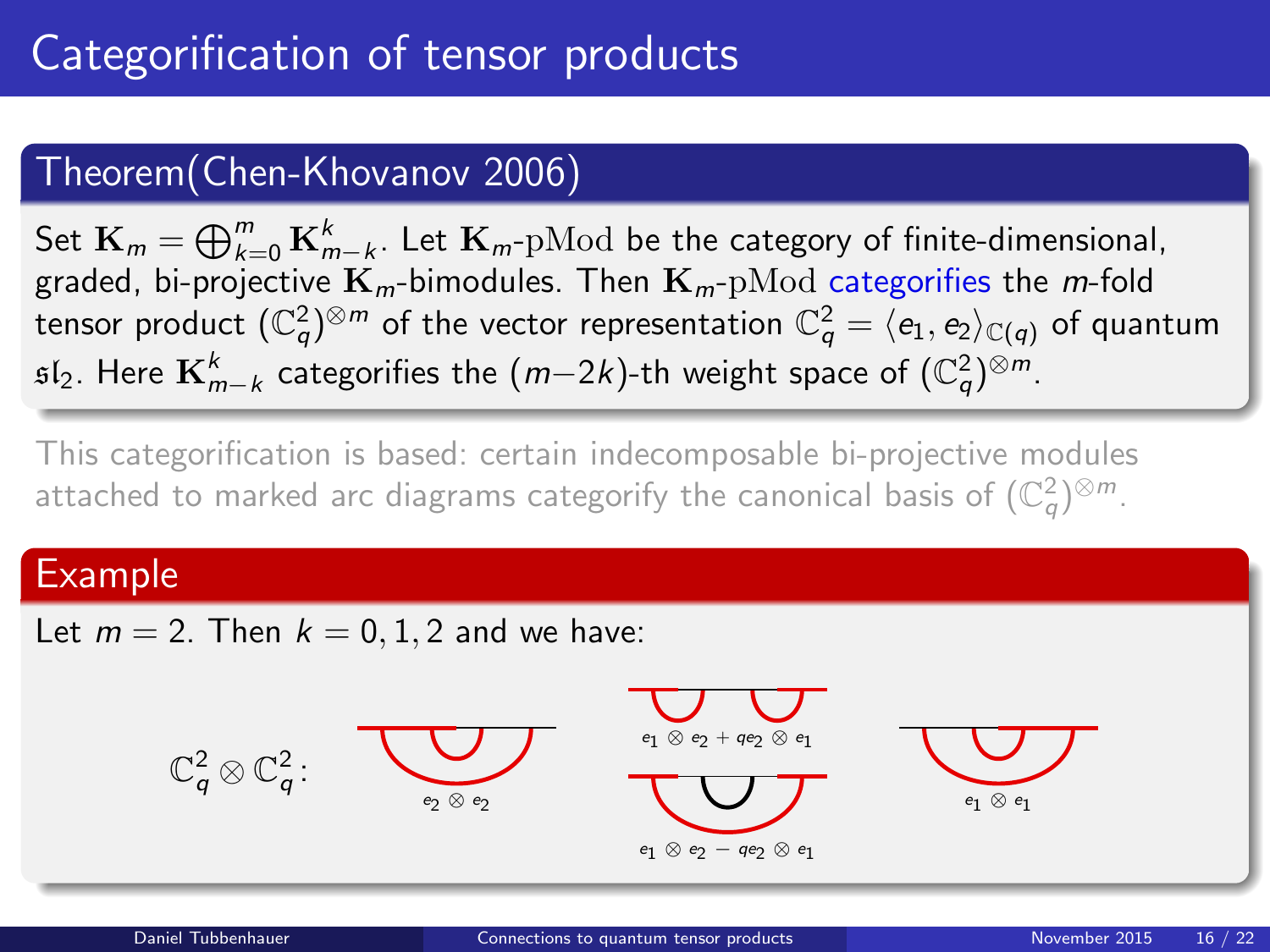# Category  $\mathcal O$  can do the same

Take the following Cartan, Borel and parabolic in  $\mathfrak{gl}_m$ :

$$
\mathfrak{h}=\begin{pmatrix} *&0\\0&*\end{pmatrix},\quad \mathfrak{b}=\begin{pmatrix} *&*\\0&*\end{pmatrix},\quad \mathfrak{p}^k_{m-k}=\mathfrak{b}+\begin{pmatrix}\mathfrak{gl}_{m-k}&0\\0&\mathfrak{gl}_k\end{pmatrix}
$$

Denote by  $\mathcal{O}_0^{m-k,k}$  the corresponding full subcategory of  $\mathcal{O}_0$  for  $\mathfrak{gl}_m$ .

#### Theorem(Bernstein-Frenkel-Khovanov 1999)

 $\mathcal{O}_0^m=\bigoplus_{k=0}^m\mathcal{O}_0^{m-k,k}$  categorifies the  $m$ -fold tensor product  $(\mathbb{C}^2)^{\otimes m}$  of the vector representation  $\mathbb{C}^2 = \langle e_1, e_2 \rangle_{\mathbb{C}}$  of  $\mathfrak{sl}_2$ . Here  $\mathcal{O}_0^{m-k,k}$  categorifies the  $(m{-}2k)$ -th weight space of  $(\mathbb{C}^2)^{\otimes m}$ .

#### Theorem(Frenkel-Khovanov-Stroppel 2005)

Similarly for graded category  $\mathcal O$  and the quantum set-up.

<span id="page-16-0"></span>So what is the connection to  $\mathbf{K}_m$ ?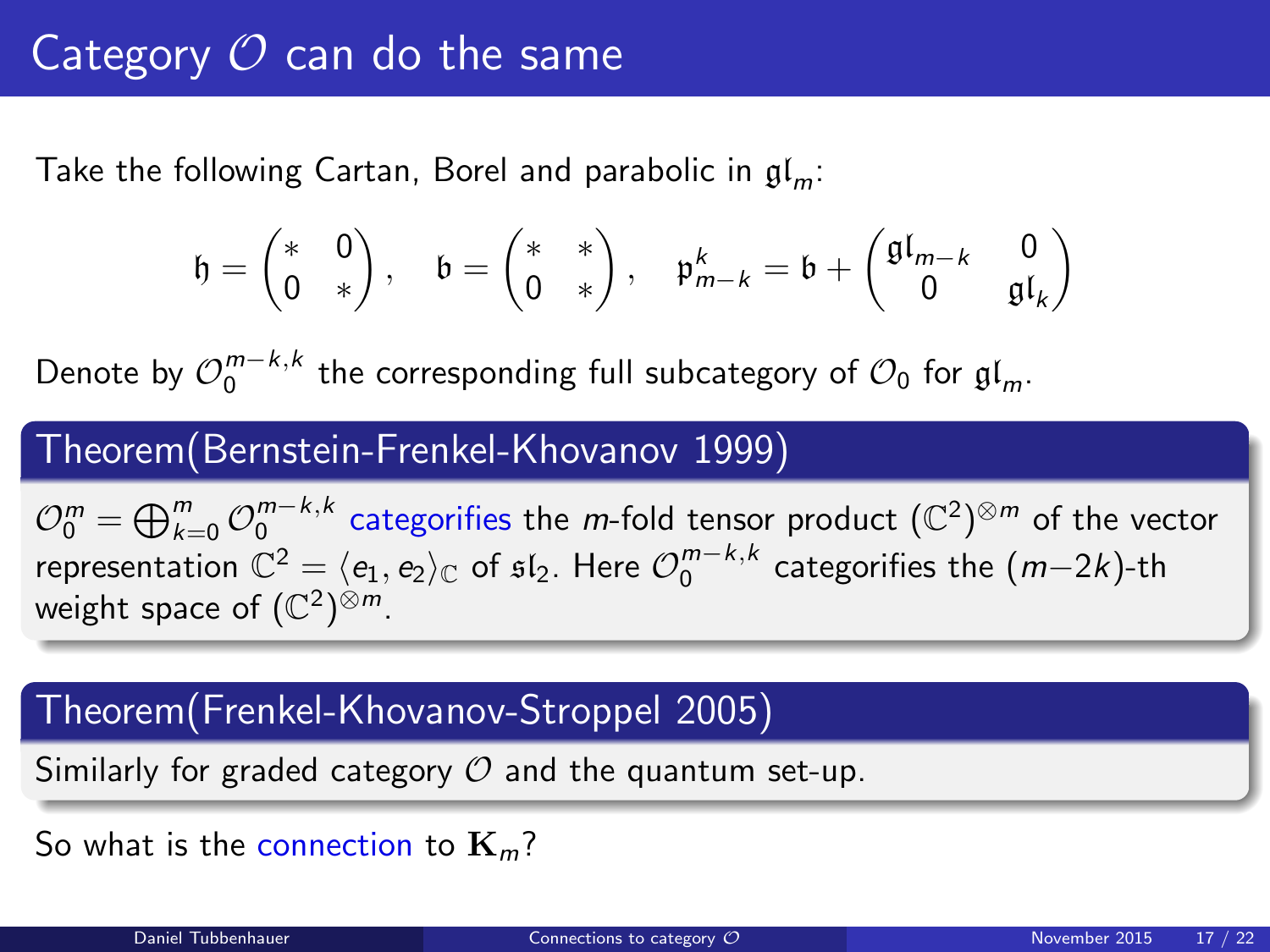# A topologically version of category  $\mathcal O$

The following are based on work of Braden:

#### Theorem(Brundan-Stroppel 2008)

We have

$$
\mathbf{K}_{m}\text{-}\mathrm{pMod} \cong \mathcal{O}_0^m, \quad \mathbf{K}_{m-k}^k\text{-}\mathrm{pMod} \cong \mathcal{O}_0^{m-k,k}.
$$

Let  $\mathrm{pi} \mathcal{O}^{m}_{0}$  denote the subcategory of  $\mathcal{O}^{m}_{0}$  for  $\mathfrak{gl}_m$  consisting of projective-injective modules (similar for  $\mathcal{O}_0^{m-k,k}$ ). Then

$$
\mathbf{W}_{m}\text{-}\mathrm{pMod} \cong \mathrm{pi}\mathcal{O}_0^m, \quad \mathbf{W}_{m-k}^k\text{-}\mathrm{pMod} \cong \mathrm{pi}\mathcal{O}_0^{m-k,k}.
$$

(These equivalences are explicit and they can also be done for all integral blocks).

#### Remark

Brundan and Stroppel's equivalences give a way to topologically define graded category  $\mathcal{O}$ . The grading is the Euler characteristic of cobordisms.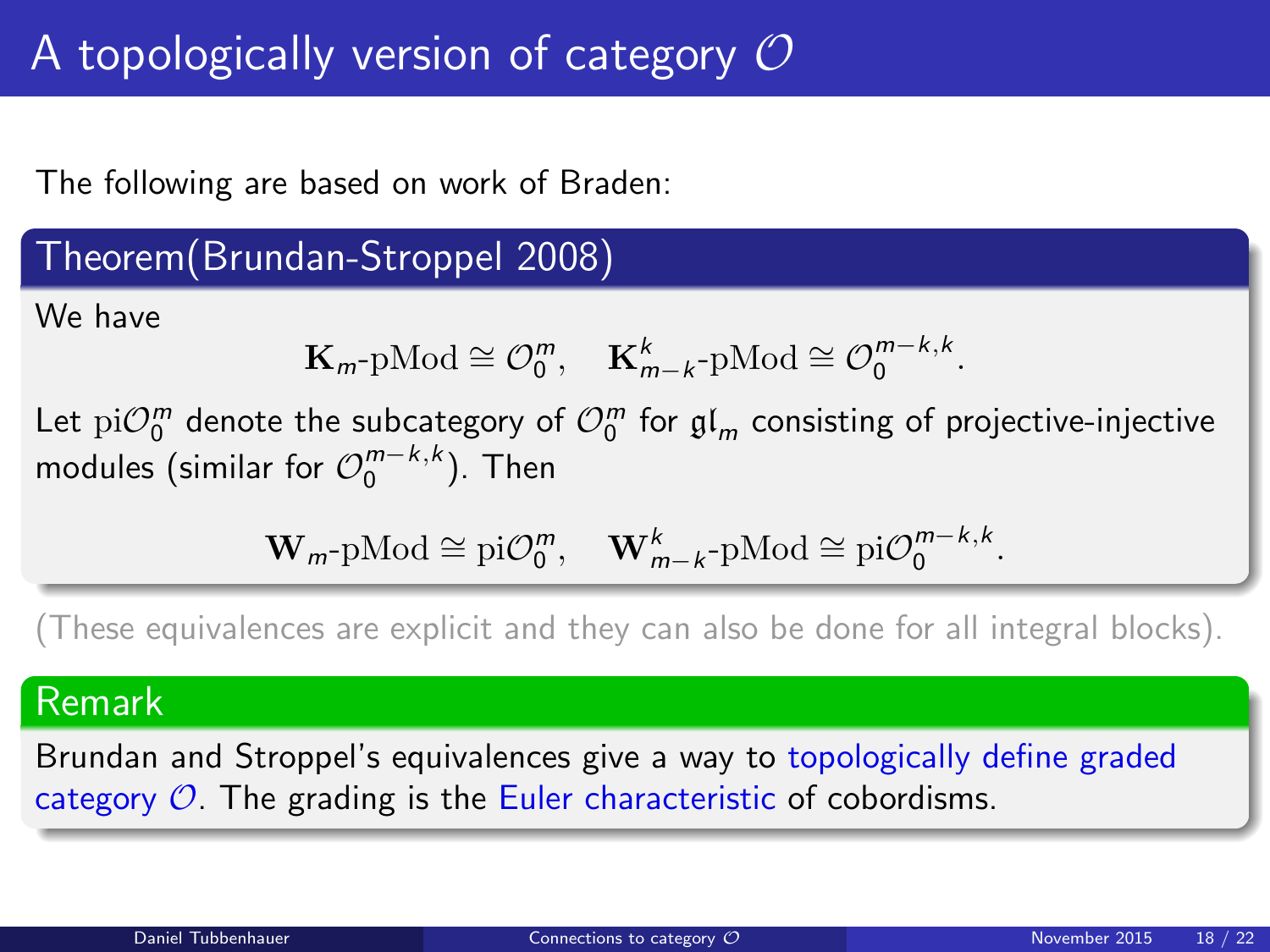# Exampli gratia

The algebra  $\mathbf{K}^{1}_{2-1}$  has diagrams and basis

$$
\Theta \Theta \otimes \Theta \otimes \Theta \otimes \Theta \otimes \Theta
$$

of degrees 0, 1, 1, 0, 2. Thus,  $\textbf{K}_{2-1}^1$  is isomorphic to the quiver algebra

$$
\bullet \xrightarrow[\psi]{\phi} \bullet \bigcirc \eta
$$

with  $\phi\psi=0$  (and  $\eta=\psi\phi)$ . This quiver is the description of  $\mathcal{O}_0$  for  $\mathfrak{gl}_2.$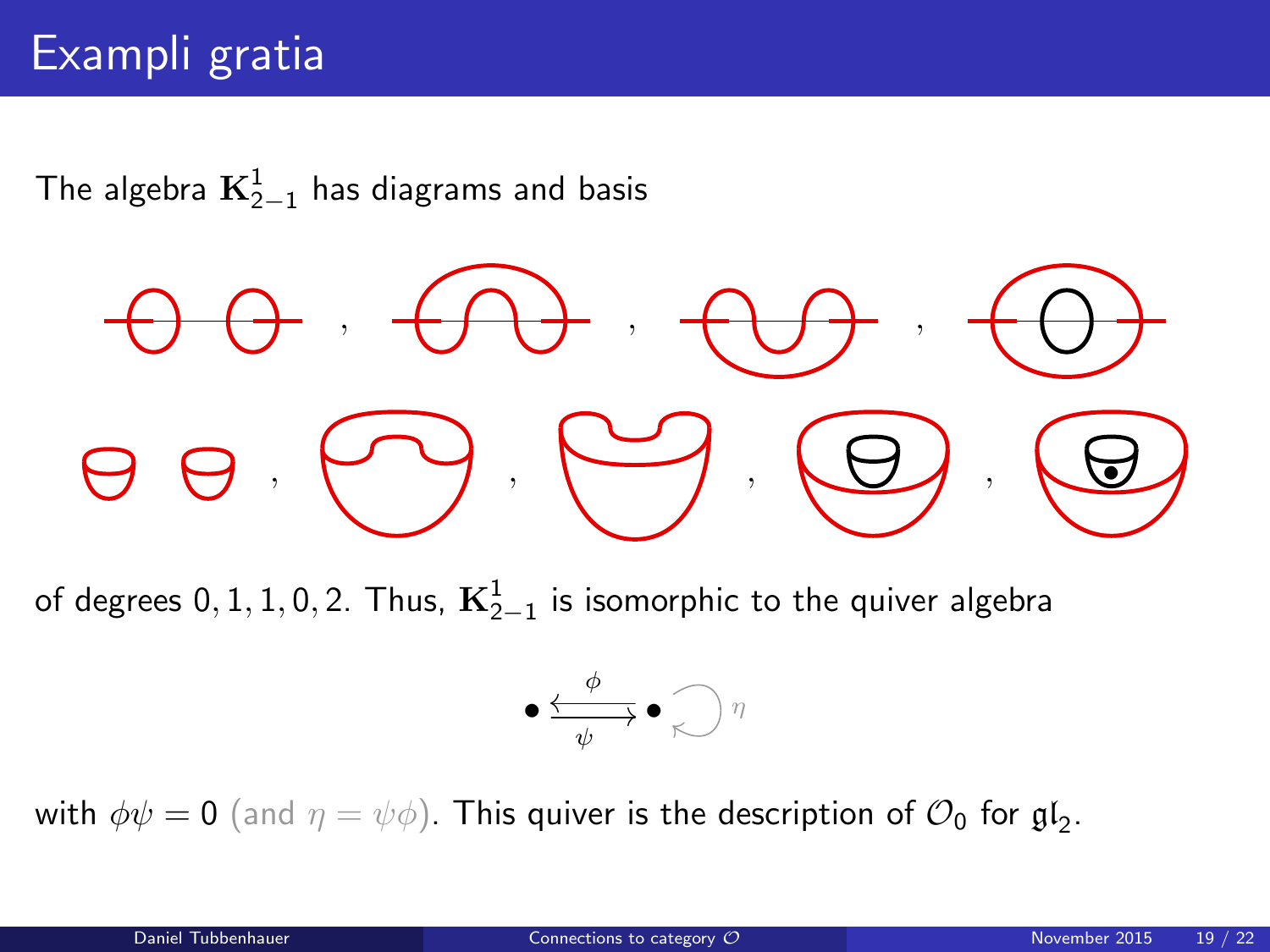# Singular TQFTs and foams

Instead of 2-dimensional cobordisms, one can (and should!) use a category  $p\mathcal{F}$  of singular surfaces obtained via gluing of surfaces (called pre-foams):



Again, cook-up a singular functor TQFT  $\mathcal{T} : p\mathcal{F} \to \mathbb{C}$ -Vect and find "relations in its kernel", e.g. (finding these is the hard part):

<span id="page-19-0"></span>

Then we can play the same game: form a C-linear category  $\mathfrak F$  of foams and an algebra  $\mathbf{W}_{\vec{k}}$ , called web algebra, and study its representation theory. Again, everything connected to  $\mathbf{W}_{\vec{k}}$  (gradings, modules etc.) will be topological gadgets.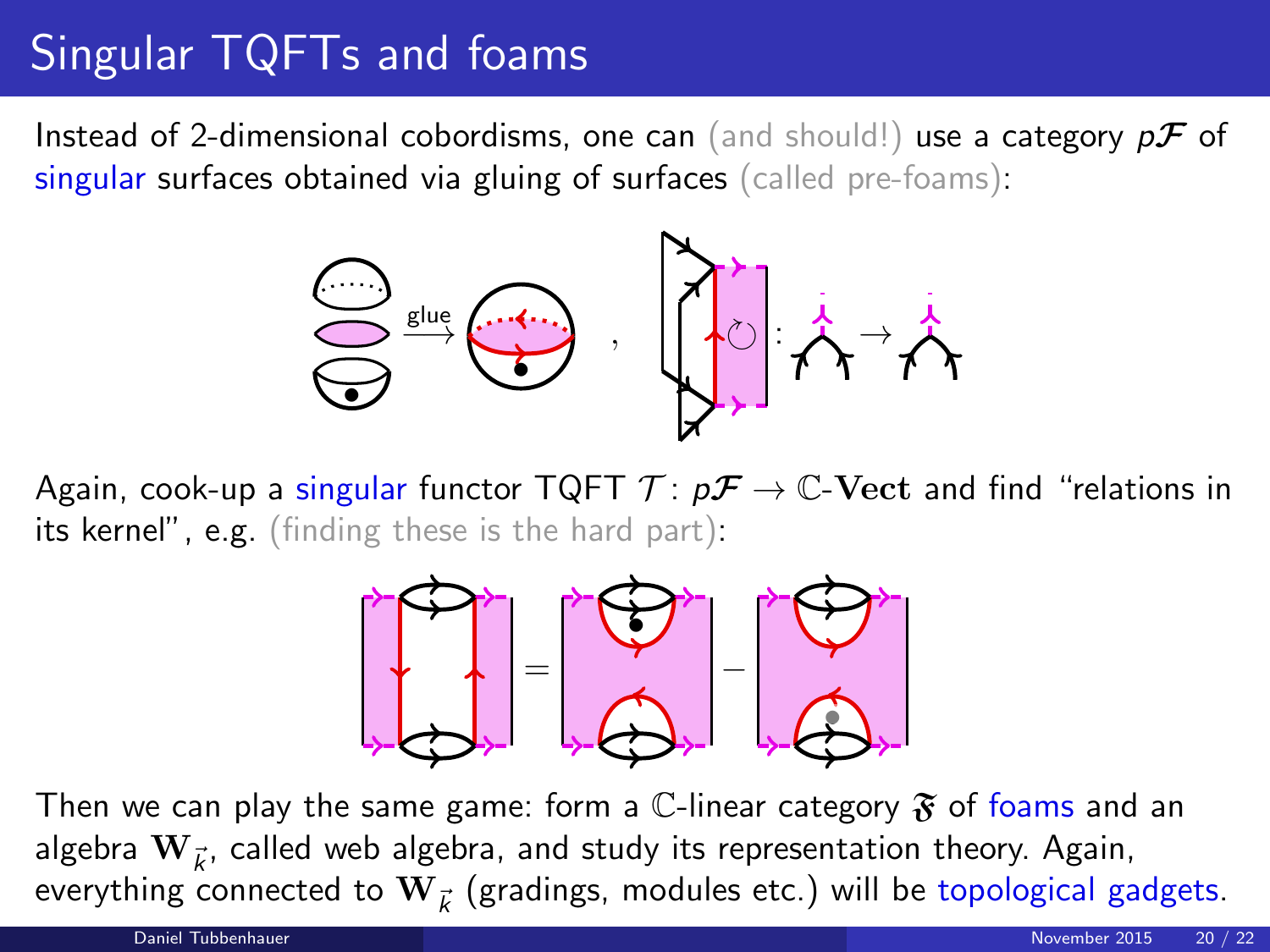### The state of the arts

What we know by now:

• There is a  $\mathfrak{sl}_M/\mathfrak{gl}_M$ -version of Khovanov's arc algebra (which is the case  $M = 2$ ). Again, one uses "saddles" for the multiplication:



- The foamy  $M = 2$  version gives functorial Khovanov homology.
- The foamy story caries a natural 2-action of the KL-R 2-category.

**What needs to be done** (and is partially work in progress):

- The foamy version should give functorial Khovanov  $\mathfrak{sl}_M/\mathfrak{gl}_M$ -homology.
- $\bullet$  The right ideal needs to be identified such that the foamy  $M = 3$  version categorifies the quantum  $\mathfrak{sl}_M/\mathfrak{gl}_M$  tensor product  $\mathbb{C}_q^M\otimes\cdots\otimes\mathbb{C}_q^M$  .
- Relate everything to an M-block parabolic of category  $\mathcal{O}$ .
- $\bullet$  Other open issues, e.g. foams in types  $B, C, D$ .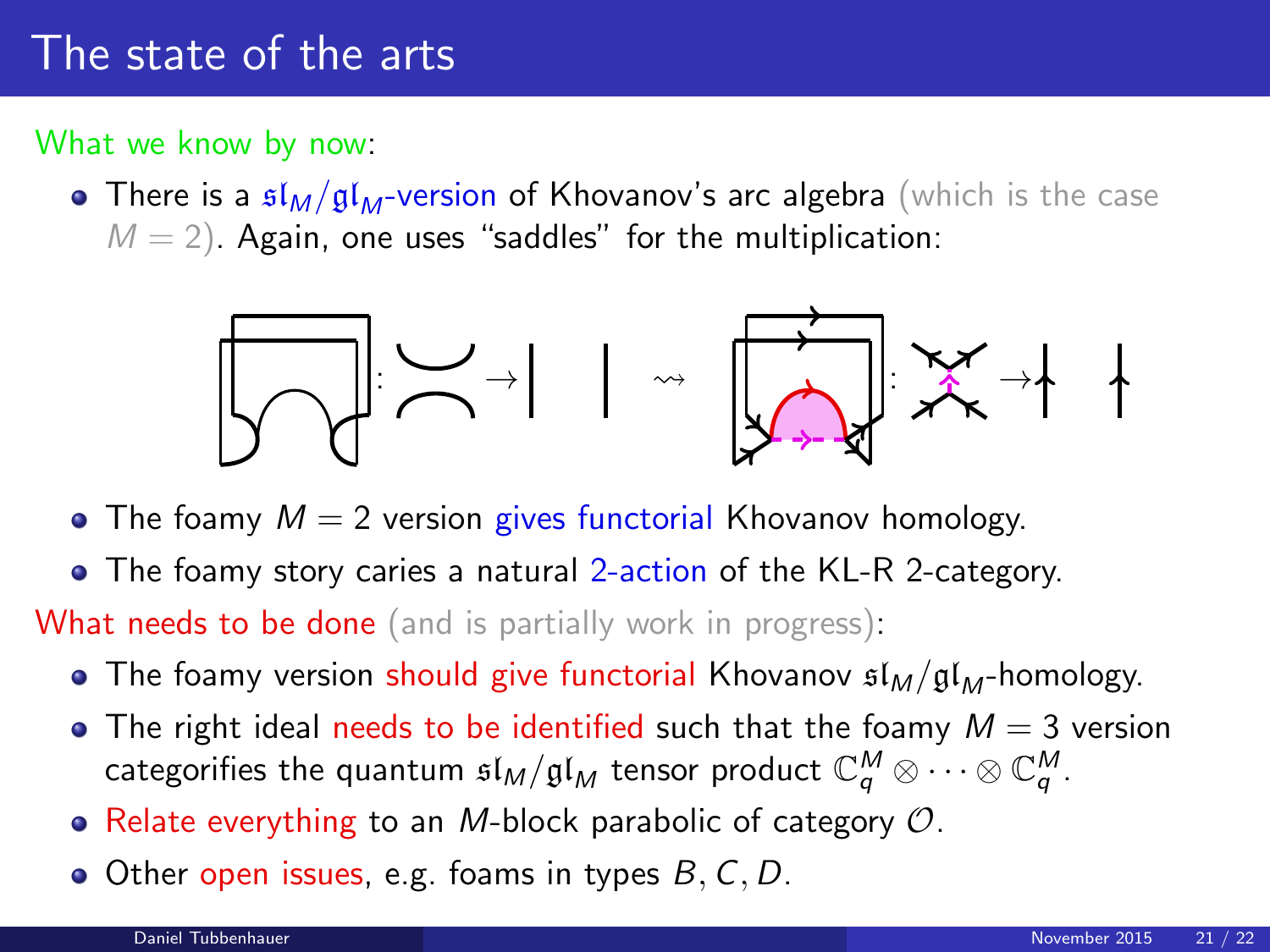There is still much to do...